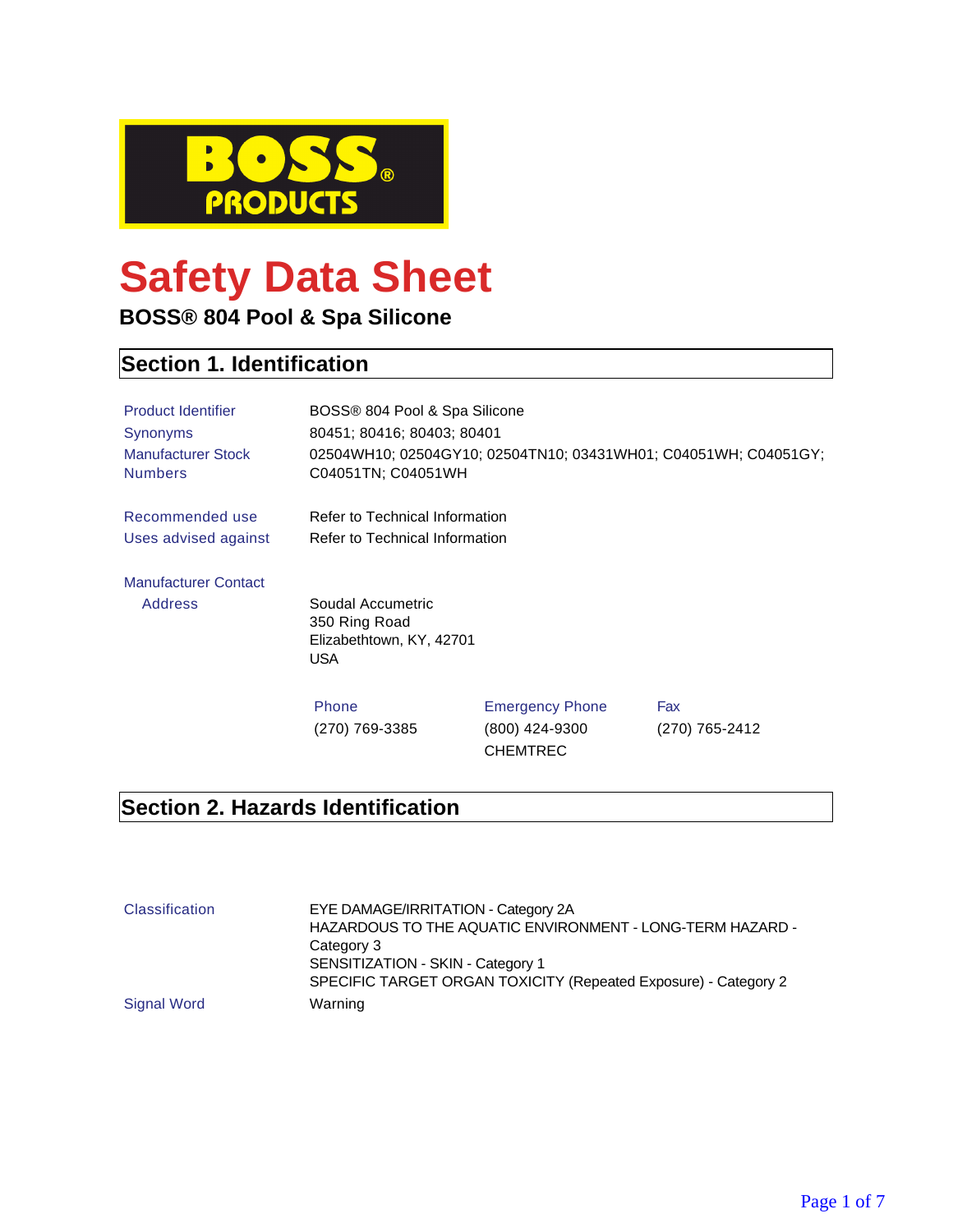| Pictogram                                  |                                                                                                                                                                                                                                                                                                                                                                                                                                                   |
|--------------------------------------------|---------------------------------------------------------------------------------------------------------------------------------------------------------------------------------------------------------------------------------------------------------------------------------------------------------------------------------------------------------------------------------------------------------------------------------------------------|
| <b>Hazard Statements</b>                   | Causes serious eye irritation<br>Harmful to aquatic life with long lasting effects<br>May cause an allergic skin reaction<br>May cause damage to organs through prolonged or repeated exposure.                                                                                                                                                                                                                                                   |
| <b>Precautionary Statements</b>            |                                                                                                                                                                                                                                                                                                                                                                                                                                                   |
| Response                                   | Get medical advice/attention if you feel unwell.<br>If eye irritation persists: Get medical advice/attention.<br>If in eyes: Rinse cautiously with water for several minutes. Remove contact<br>lenses, if present and easy to do. Continue rinsing.<br>If on skin: Wash with plenty of soap and water.<br>If skin irritation or rash occurs: Get medical advice/attention.<br>Read label before use.<br>Wash contaminated clothing before reuse. |
| Prevention                                 | Avoid breathing dust/fume/gas/mist/ vapors/spray.<br>Avoid release to the environment<br>Contaminated work clothing must not be allowed out of the workplace.<br>Do not breathe dust/fume/gas/mist/ vapors/spray.<br>Wash hands thoroughly after handling.<br>Wear eye protection/face protection.<br>Wear protective gloves.                                                                                                                     |
| <b>Storage</b>                             | N/A                                                                                                                                                                                                                                                                                                                                                                                                                                               |
| <b>Disposal</b>                            | Dispose of contents and container in accordance with all local, regional,<br>national and international regulations.                                                                                                                                                                                                                                                                                                                              |
| Ingredients of unknown<br>toxicity         | 0%                                                                                                                                                                                                                                                                                                                                                                                                                                                |
| <b>Hazards not Otherwise</b><br>Classified |                                                                                                                                                                                                                                                                                                                                                                                                                                                   |
| <b>Additional Information</b>              | None known                                                                                                                                                                                                                                                                                                                                                                                                                                        |

# **Section 3. Ingredients**

| <b>CAS</b>  | <b>Ingredient Name</b>                                | Weight %      |
|-------------|-------------------------------------------------------|---------------|
| 2224-33-1   | Vinyl Oximino Silane                                  | $1\% - 5\%$   |
| 22984-54-9  | Methyl Oximino Silane                                 | $1\% - 5\%$   |
| 1760-24-3   | N-beta-(aminoethyl)-gamma-aminopropyltrimethoxysilane | $1\% - 5\%$   |
| 63148-62-9  | Dimethylpolysiloxane                                  | $10\% - 30\%$ |
| 112945-52-5 | Amorphous fumed silica                                | $5\% - 10\%$  |
| 64741-44-2  | Distillates (petroleum), straight-run middle          | $5\% - 10\%$  |

**Occupational exposure limits, if available, are listed in Section 8.**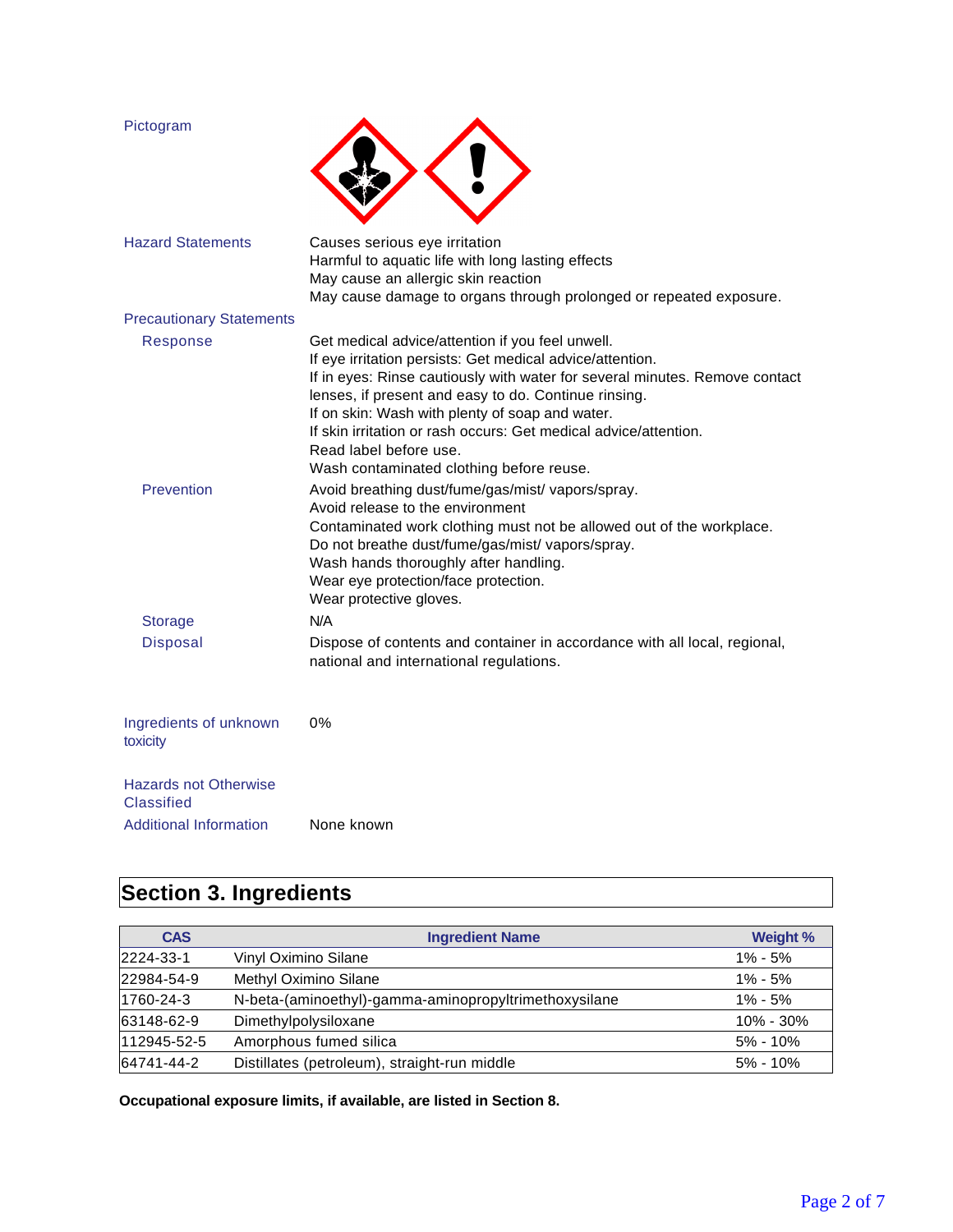### **Section 4. First-Aid Measures**

| Eye Contact         | Immediately flush with water for 15 minutes.                                                                                                |
|---------------------|---------------------------------------------------------------------------------------------------------------------------------------------|
| <b>Skin Contact</b> | Remove from skin and immediately flush with water for 15 minutes. Get<br>medical attention if irritation or ill effects develop or persist. |
| Inhalation          | Remove to fresh air. If symptoms persist, obtain appropriate medical attention.                                                             |
| Ingestion           | Get medical attention.                                                                                                                      |
| <b>Comments</b>     | Treat according to person's condition and specifics of exposure.                                                                            |

# **Section 5. Fire Fighting Measures**

| Suitable Extinguishing<br>Media                   | Carbon dioxide, dry chemcial, foam, water, water fog or spray                                                                                                                                                                                                                      |
|---------------------------------------------------|------------------------------------------------------------------------------------------------------------------------------------------------------------------------------------------------------------------------------------------------------------------------------------|
| Unsuitable Extinguishing<br>Media                 | None known                                                                                                                                                                                                                                                                         |
| <b>Auto-ignition Temperature</b>                  | Not determined                                                                                                                                                                                                                                                                     |
| Lower Explosive Limit (%)                         | Not applicable                                                                                                                                                                                                                                                                     |
| Upper Explosive Limit (%)                         | Not applicable                                                                                                                                                                                                                                                                     |
| <b>Special Fire Fighting</b><br><b>Procedures</b> | Self-contained breathing apparatus and protective clothing should be worn<br>when fighting large fires involving chemicals. Determine the need to evacuate<br>or isolate the area according to your local emergency plan. Use water spray to<br>keep fire exposed containers cool. |
| Unusual Fire or Explosion<br><b>Hazards</b>       | None known                                                                                                                                                                                                                                                                         |

#### **Section 6. Accidental Release Measures**

| Steps to be taken in case<br>of spill or release | Determine whether to evacuate or isolate the area according to your local<br>emergency plan. Observe all personal protection equipment<br>recommendations described in Sections 5 and 8. For large spills, provide<br>diking or other appropriate containment to keep material from spreading. If<br>diked material can be pumped, store recovered material in appropriate<br>container. For small spills, wipe up or scrape up and contain for salvage or<br>disposal. Clean area as appropriate since spilled material, even in small<br>quantities, may present a slip hazard. Final cleaning may require the use of<br>steam, solvents or detergents. Dispose of saturated absorbent or cleaning<br>materials appropriately, since spontaneous heating may occur. |
|--------------------------------------------------|-----------------------------------------------------------------------------------------------------------------------------------------------------------------------------------------------------------------------------------------------------------------------------------------------------------------------------------------------------------------------------------------------------------------------------------------------------------------------------------------------------------------------------------------------------------------------------------------------------------------------------------------------------------------------------------------------------------------------------------------------------------------------|
|                                                  | Local, state and federal laws and regulations may apply to releases and<br>disposal of this material, as well as those materials and items employed in<br>the cleanup of releases. You will need to determine which federal, state and<br>local laws and regulations are applicable. Sections 13 and 15 of this MSDS<br>provide information regarding certain federal and state requirements.                                                                                                                                                                                                                                                                                                                                                                         |

#### **Section 7. Handling and Storage**

Storage Keep container closed and store in a cool, well ventilated area, away from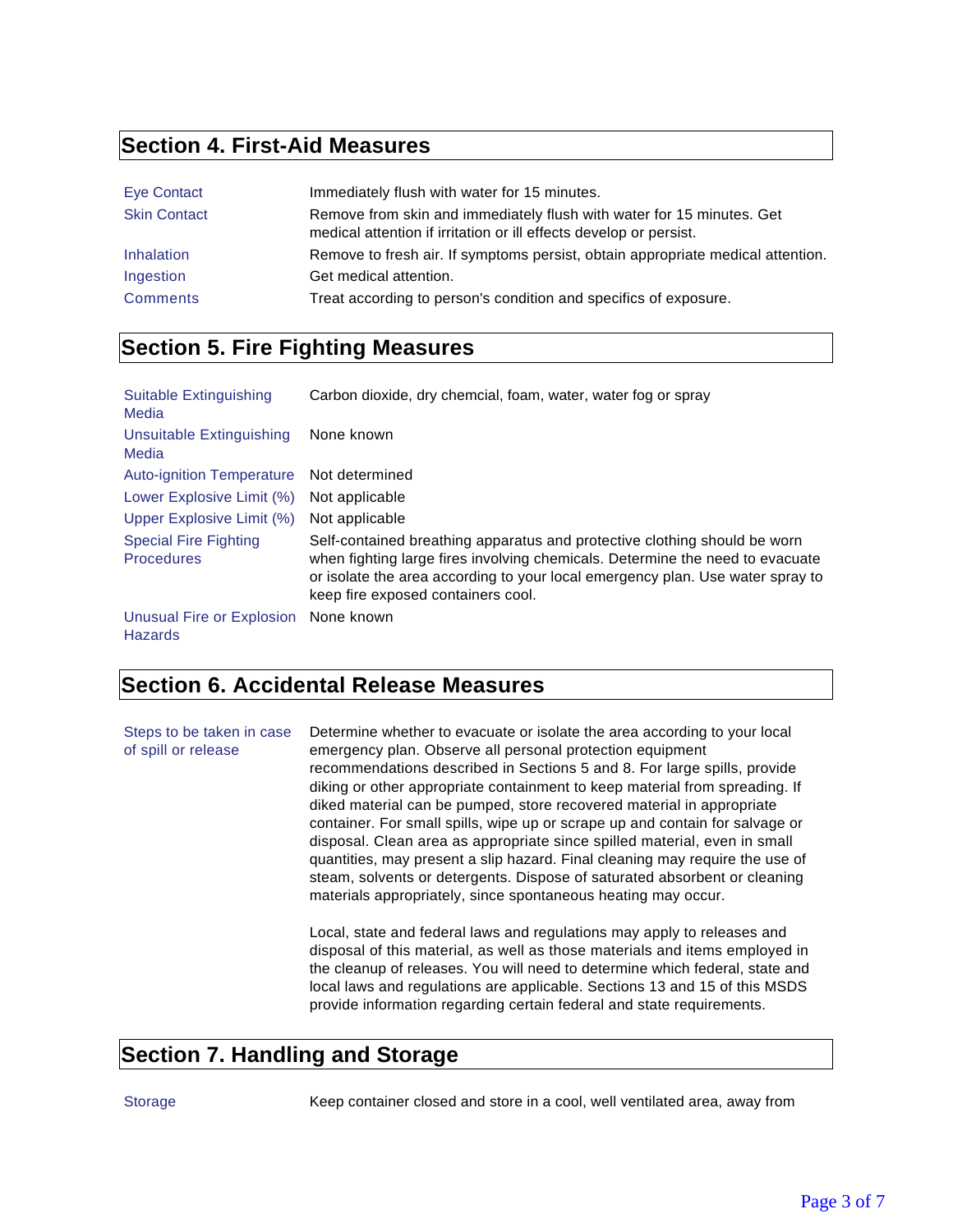water or moisture.

Handling **Avoid eye contact. Avoid skin contact. Avoid breathing vapor. Keep container** closed. Do not take internally. Use reasonable care.

#### **Section 8. Exposure Controls/Personal Protection** Occupational Exposure **Limits** Ingredient Name ACGIH TLV OSHA PEL STEL Vinyl Oximino Silane N/A N/A N/A N/A Methyl Oximino Silane N/A N/A N/A N/A N-beta-(aminoethyl)-gammaaminopropyltrimethoxysilane N/A N/A N/A Dimethylpolysiloxane N/A N/A N/A N/A Amorphous fumed silica 10 mg/m3 6 mg/m3 N/A Distillates (petroleum), straight-run middle N/A N/A N/A Personal Protective Equipment Goggles Component Exposure Limits Methyl ethyl ketoxime is formed upon contact with water or moisture in the air. Provide adequate ventilation to control exposures to within the exposure guideline of 2 ppm (TWA). Engineering Controls Local Ventilation: Recommended General Ventilation: Recommended Eye Protection Use proper protection - safety glasses as a minimum. Skin Protection Wash at mealtimes and end of shift. Contaminated clothing and shoes should be removed as soon as practical and thoroughly cleaned before reuse. Chemical protective gloves are recommended. Suitable Gloves: Silver Shield® 4H® Respiratory Protection Use respiratory protection unless adequate exhaust ventilation is provided or exposure assessment demonstrates that exposures are within exposure guidelines. Industrial Hygiene Personnel can assist in judging the adequacy of existing engineering controls. Suitable Respirator: General and local exhaust ventilation is recommended to maintain vapor exposures below recommended limits. Where concentrations are above recommended limits as determined by air sampling or are unknown, appropriate respiratory protection should be worn. Follow OSHA Respirator Regulations (29 CFR 1910.134) and use NIOSH/MSHA approved respirators. Comment Product evolves methyl ethyl ketoxime (MEKO) when exposed to water or humid air. Provide ventilation during use to control methyl ethyl ketoxime within the exposure guidelines or use respiratory protection.

#### **Section 9. Physical and Chemical Properties**

Physical State **Paste** Paste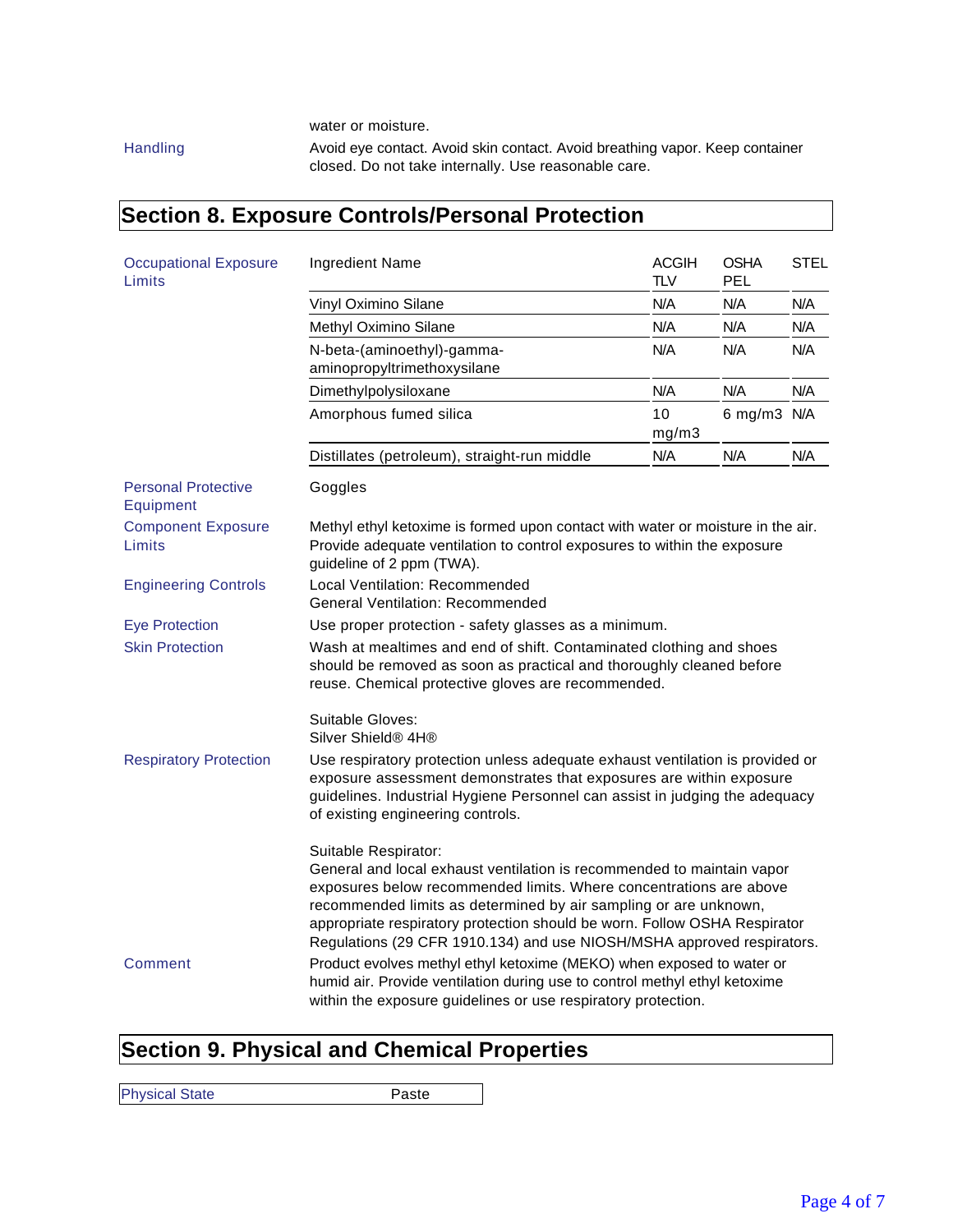| Color                                 | Refer to         |
|---------------------------------------|------------------|
|                                       | product label    |
| Odor                                  | Slight           |
| <b>Odor Threshold</b>                 | N/A              |
| <b>Solubility</b>                     | Insoluble        |
| Partition coefficient Water/n-octanol | N/A              |
| VOC%                                  | 27 g/L (<3%)     |
| <b>Viscosity</b>                      | 1,000,000<br>cPs |
| <b>Specific Gravity</b>               | 1.02             |
| <b>Density Ibs/Gal</b>                | 8.55             |
| Pounds per Cubic Foot                 | N/A              |
| <b>Flash Point</b>                    | Not              |
|                                       | determined       |
| <b>FP Method</b>                      | N/A              |
| Ph                                    | <b>Not</b>       |
|                                       | applicable       |
| <b>Melting Point</b>                  | Not              |
|                                       | determined       |
| <b>Boiling Point</b>                  | Not              |
|                                       | determined       |
| <b>Boiling Range</b>                  | N/A              |
| LEL                                   | N/A              |
| UEL                                   | N/A              |
| <b>Evaporation Rate</b>               | Not              |
|                                       | determined       |
| Flammability                          | N/A              |
| <b>Decomposition Temperature</b>      | N/A              |
| <b>Auto-ignition Temperature</b>      | N/A              |
| <b>Vapor Pressure</b>                 | <b>Not</b>       |
|                                       | determined       |
| <b>Vapor Density</b>                  | Not              |
|                                       | determined       |

Note The above information is not intended for use in preparing product specifications. Contact Soudal Accumetric before writing specifications.

#### **Section 10. Stability and Reactivity**

| <b>Conditions to Avoid</b>              | None known                               |
|-----------------------------------------|------------------------------------------|
| Hazardous polymerization Will not occur |                                          |
| Materials to Avoid /<br>Incompatibility | Oxidizing material can cause a reaction. |
| <b>Chemical Stability</b>               | Stable                                   |

# **Section 11. Toxicological Information**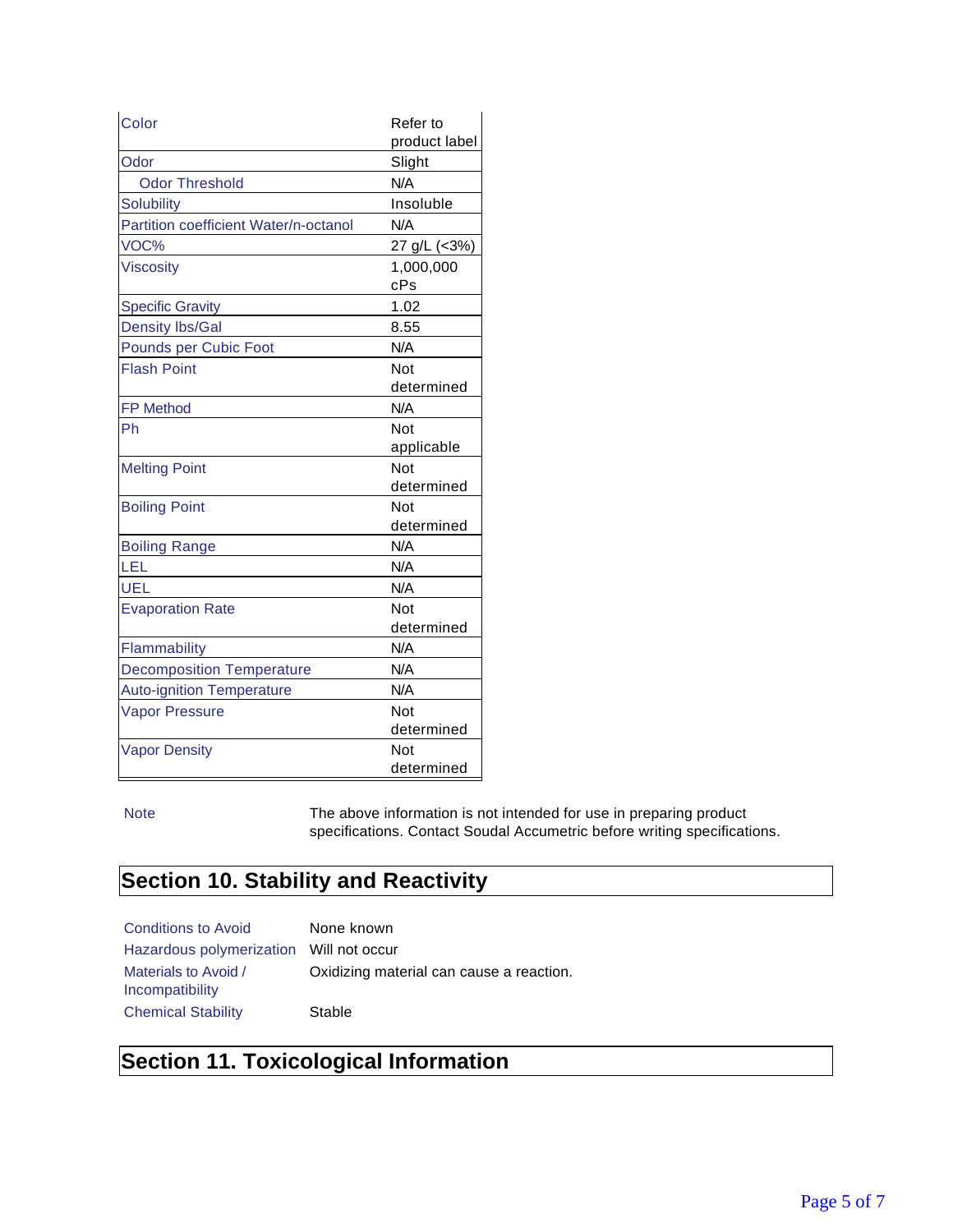| on Component                               | Special Hazard Information Methyl Oximino Silane (22984-54-9) Possible skin sensitizer<br>Vinyl Oximino Silane (2224-33-1) Possible skin sensitizer                                                                                                                                                                                                                                                                                    |
|--------------------------------------------|----------------------------------------------------------------------------------------------------------------------------------------------------------------------------------------------------------------------------------------------------------------------------------------------------------------------------------------------------------------------------------------------------------------------------------------|
| <b>Component Toxicology</b><br>Information | Methyl Ethyl Ketoxime (MEKO) is formed upon contact with water or humid air.<br>Male rodents exposed to MEKO vapor throughout their lifetime developed liver<br>tumors. Since many commonly used chemicals cause liver tumors in rats and<br>mice, additional testing is planned by the MEKO supplier to determine any<br>relevance to humans. Until more data is known, exposure levels should be<br>maintained as low as achievable. |
| Carcinogenicity                            | No ingredient in this product is an IARC, NTP or OSHA listed carcinogen.                                                                                                                                                                                                                                                                                                                                                               |
| <b>Mutagenicity</b>                        | This product is not known to be a mutagen.                                                                                                                                                                                                                                                                                                                                                                                             |
| <b>Teratogenicity</b>                      | This product is not known to be teratogenic.                                                                                                                                                                                                                                                                                                                                                                                           |
| <b>Reproductive Toxin</b>                  | This product is not known to be a reproductive toxin.                                                                                                                                                                                                                                                                                                                                                                                  |

#### **Section 12. Ecological Information**

| <b>Environmental Effects</b>  | Complete information is not yet available.                           |
|-------------------------------|----------------------------------------------------------------------|
|                               | Fate and Effects in Waste Complete information is not yet available. |
| <b>Water Treatment Plants</b> |                                                                      |
| <b>Environmental Fate and</b> | Complete information is not yet available.                           |
| <b>Distribution</b>           |                                                                      |

#### **Section 13. Disposal**

Waste Disposal Method We make no guarantee or warranty of any kind that the use or disposal of this product complies with all local, state, or federal laws. It is also the obligation of each user of the product mentioned herein to determine and comply with the requirements of all applicable statutes.

> This product is not known to be regulated under RCRA regulations. Disposal of unused portions of this product and process waste containing this product should be done only after a careful evaluation and in compliance with all federal, local and state laws.

#### **Section 14. Transport Information**

| <b>UN Number</b>                      | N/A                              |
|---------------------------------------|----------------------------------|
| UN Proper Shipping Name Not regulated |                                  |
| <b>DOT Classification</b>             | Not regulated                    |
| <b>Packing Group</b>                  | Not regulated                    |
| Air Shipment (IATA)                   | Not subject to IATA regulations. |
| Ocean Shipment (IMDG)                 | Not subject to IMDG code.        |

#### **Section 15. Regulatory Information**

The contents of this MSDS comply with the OSHA Hazard Communication Standard 29 CFR 1910.1200.